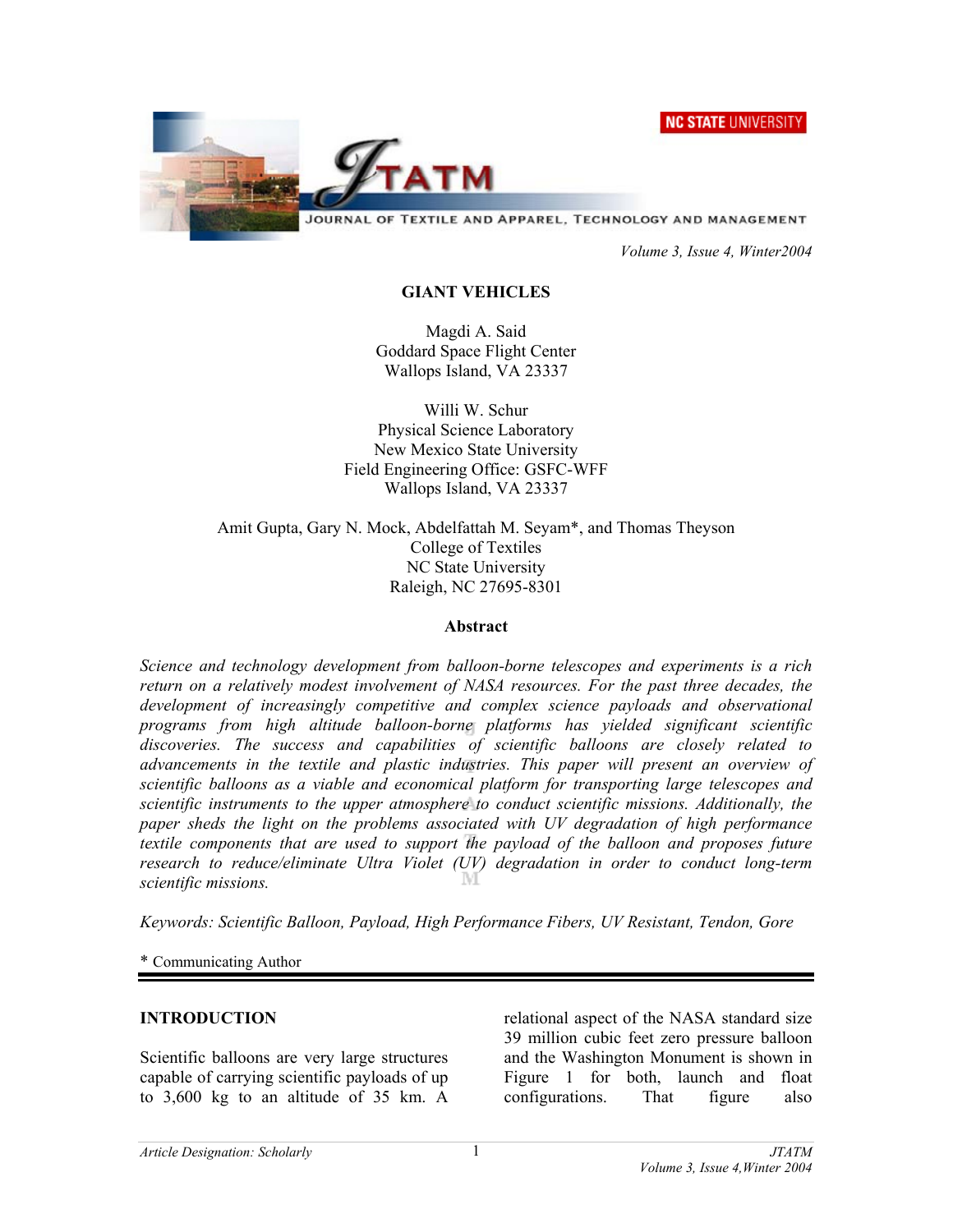demonstrates the fact that the volume of the lifting gas at float altitude is about 200 to 300 times that of the gas volume at launch altitude. Figure 2 shows a stratospheric balloon during launch operations.

Many scientific experiments involving outer space and upper atmosphere observations can be conducted from air buoyant platforms in the upper atmosphere, the scientific balloons, rather than from orbiting space probes and satellites. Most notable missions that use these large platforms are: (1) the epochal flight of the BOOMERANG experiment (and then MAXIMA) to measure the angular distribution of extremely subtle variations in the temperature of the cosmic microwave background (CMB) radiation as mapped on the sky enabled the first, and most convincing, evidence for the growth of primordial structure in the universe; (2) cosmic ray experiments from balloons have probed the isotopic composition of matter produced (e.g. supernova remnants) where cosmic recycling is occurring; (3) the nearenvirons of black holes have been imaged in hard x-rays for the first time with balloonborne telescopes of novel design which pave the way for future higher sensitivity studies (and surveys) of these regions of cosmic extremes.

Generally, floating large payloads on a balloon platform costs significantly less than boosting such payloads into orbit. Most experimenters, however, require constant altitude for taking measurements. While this altitude keeping requirement does not pose any difficulties in the polar regions where during the summer season the balloon has 24 hours exposure to the sun, at midlatitude, diurnal variations in the thermal radiation environment cause significant changes in the state of the lifting gas. Unconstrained, the lifting gas in the balloon expands during daytime and contracts during nighttime. If that is allowed to happen, then the balloon undergoes large altitude excursions over the diurnal cycle.



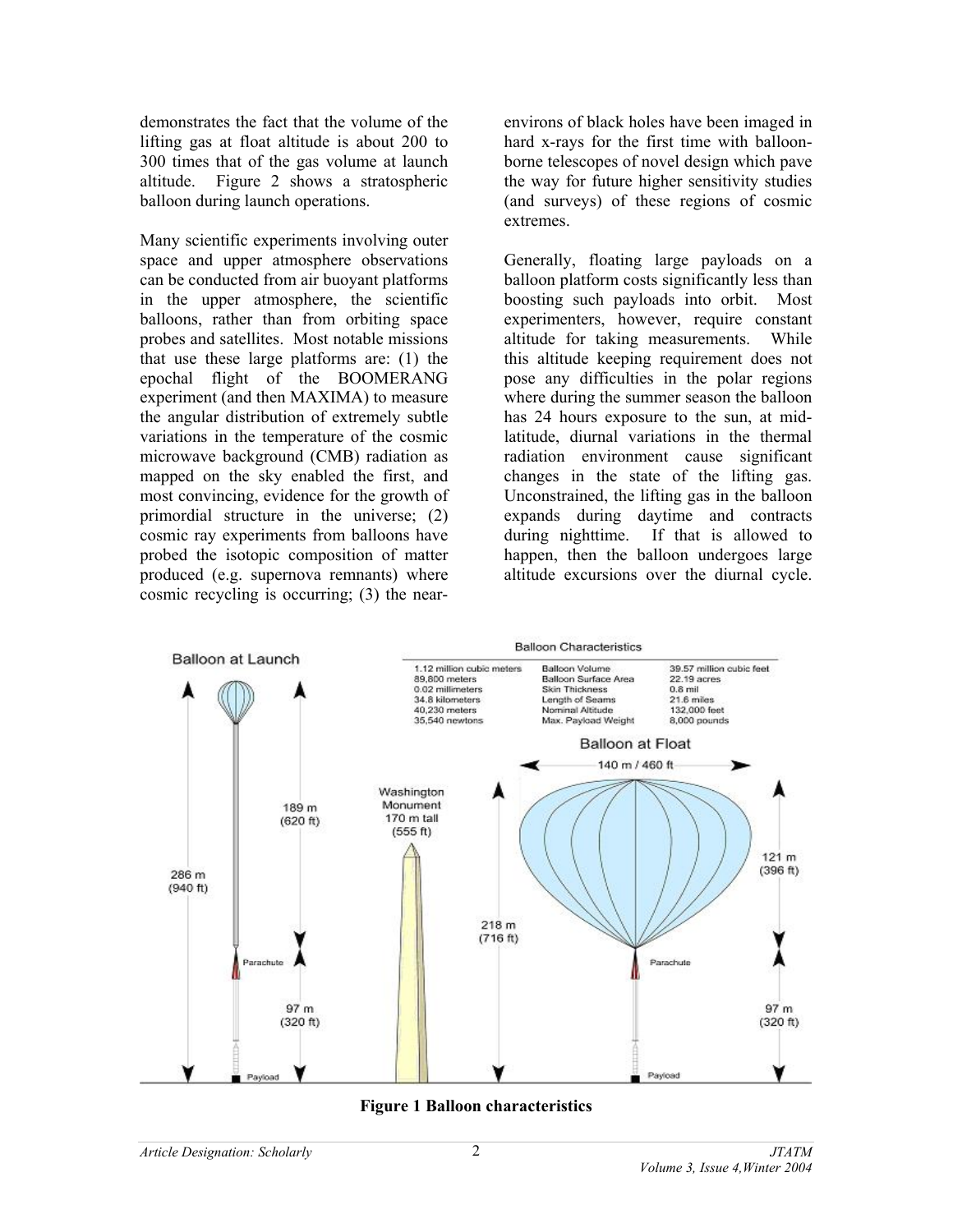

**Figure 2 Zero Pressure Balloon in Launch Configuration** 

There are two options that all but eliminate these altitude excursions during the mission. One is to carry ballast and corresponding excess lifting gas and allow the gas to vent as the temperature in the lifting gas rises with the rising sun (Figure 3 shows this type) of balloon at float altitude with the vent ducts extending to below the nadir of the balloon), and then to drop ballast during night time when the lifting gas cools and contracts. This is the way all large-payloadcapacity scientific balloons to date operate. Limitations on the amount of ballast that can be carried limits the duration of mid-latitude flights from one to three diurnal cycles.

These are short duration flights. The other option is to contain the lifting gas in a quasi-fixed volume. In that case, the gas pressure in the lifting gas rises with the temperature in the gas, hence the differential pressure on the envelope rises and the restraining force required of the pneumatic envelope exceeds many-fold the restraining force required of a similar size venting balloon (commonly called zero pressure balloon). The pressurized balloon (commonly called super-pressure balloon) could in principle float indefinitely at almost constant altitude if gas leakage could be completely eliminated.



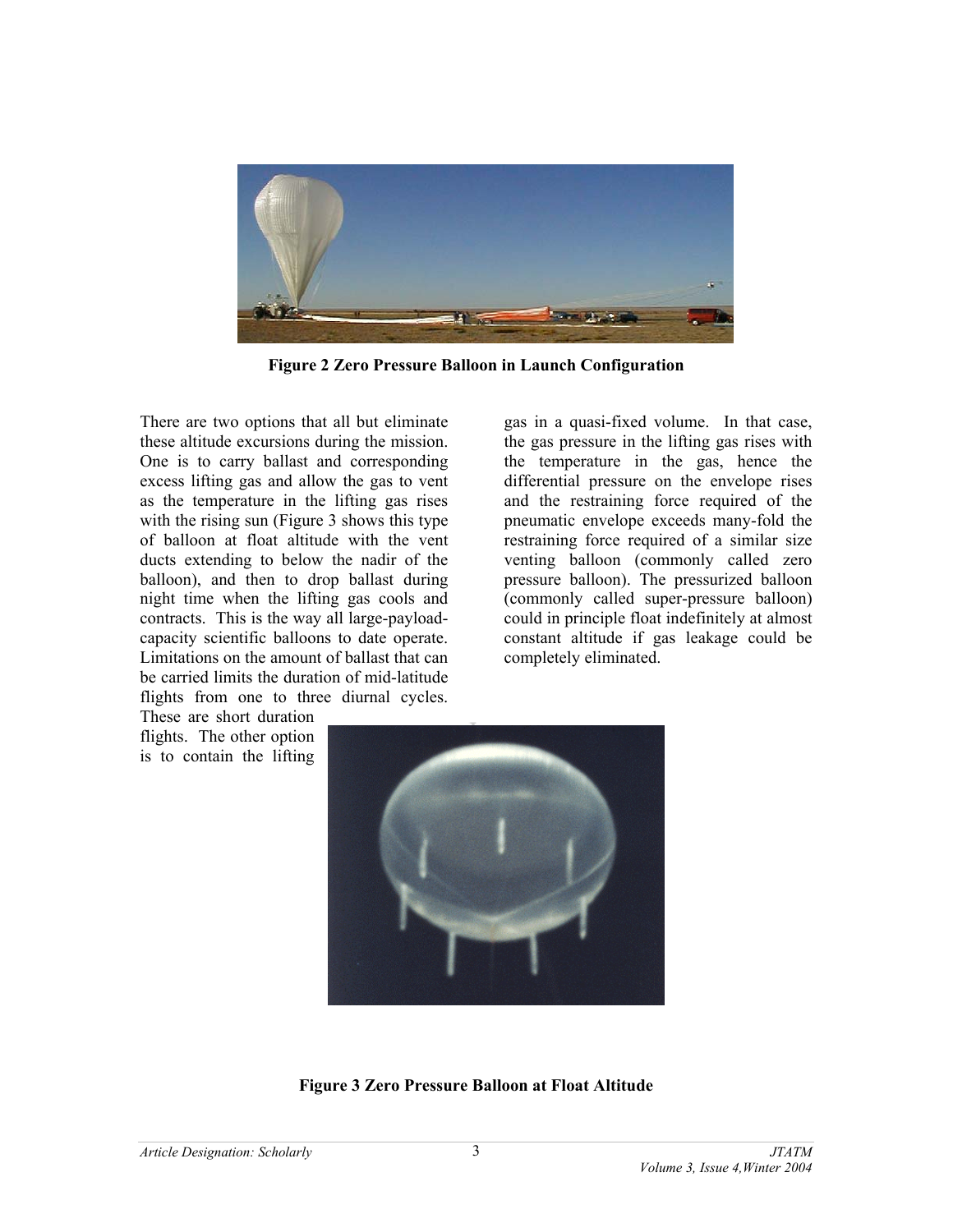#### **BALLOON DESIGN CONSIDERATIONS**

# **Standard Zero Pressure Balloon**

In the zero-pressure balloon the maximum apex pressure rises with the linear size of the balloon. In addition, current zero pressure balloons are constructed in a manner that requires the skin to participate in the global load carrying function. These two aspects combine so that the film strength requirement in current zero-pressure balloons rises quadratically with the linear size of the balloon. The payload forces are introduced at the nadir, picked up by the load tapes, and transmitted into the pneumatic envelope via the load tapes that are heat sealed to the gore seams. These load tapes are anchored to the nadir fitting at the bottom of the balloon and the apex fitting at the top. The apex fitting is usually a plate with sufficient real estate to accommodate some instrumentation and a pressure valve. The load carrying elements of the load tapes are polyester strands that are embedded in a polyethylene sheath. Typically, the fabrication of the load tapes creates some wavy-ness in these strands, about up to 3%, so that load uptake by the strength fibers requires significant straining in the balloon skin. The design shape of these balloons, the so-called natural shape, is derived from the assumption of zero hoopstress in the film in the fully inflated state at A, float altitude. The construction of these balloons, however, prevents realization of Ŧ this design assumption. Zero-pressure balloons have been flown with up to 4,000 M kg to altitudes of about 37 km. The fully inflated shape of these balloons resembles the shape of an onion.

## **Spherical Balloons and Fabrication Challenges**

Current scientific super pressure balloons are made of polyester film, which is significantly stronger than the polyethylene (PE) film that is used in the zero pressure balloons. However, with the customary design, it only allows for the construction of relatively small balloons that carry significantly smaller payloads to much lower altitudes than are achieved by zeropressure balloons. Payloads for these superpressure balloons ranged from about 50 kg to 100 kg. The design of these balloons is a sphere made of polyester gores that are butted and taped at the gore seams. Payload introduction into the pneumatic envelope is via a load skirt, a conical arrangement of straps that are anchored to the balloon skin at the tangent intercept of the cone and the meridional seam tapes. The load introduction detail, the "bear-paw patch", is a stress raiser. It introduces in its vicinity a structural "hot spot". Very exacting, hence expensive, construction techniques are required to fabricate a spherical balloon lest randomly distributed additional stress raisers due to manufacturing imperfections will occur on the pneumatic envelope.

# **Development of Pumpkin Shape Super-Pressure Balloon**

High strength, high stiffness, low weight fibers (high structural efficiency fibers) enable a different design scheme for stratospheric super-pressure balloons, one which has been contemplated in the late 1960s and reported on in 1970 [1], and reexamined in the succeeding decades [2,3], but essentially shelved until 1998 when proposed for the Ultra-Long-Duration Balloon (ULDB) project, and analytically demonstrated as technologically feasible for large scale balloons by Schur [4]. This is the so-called pumpkin Shape balloon (Figure 4).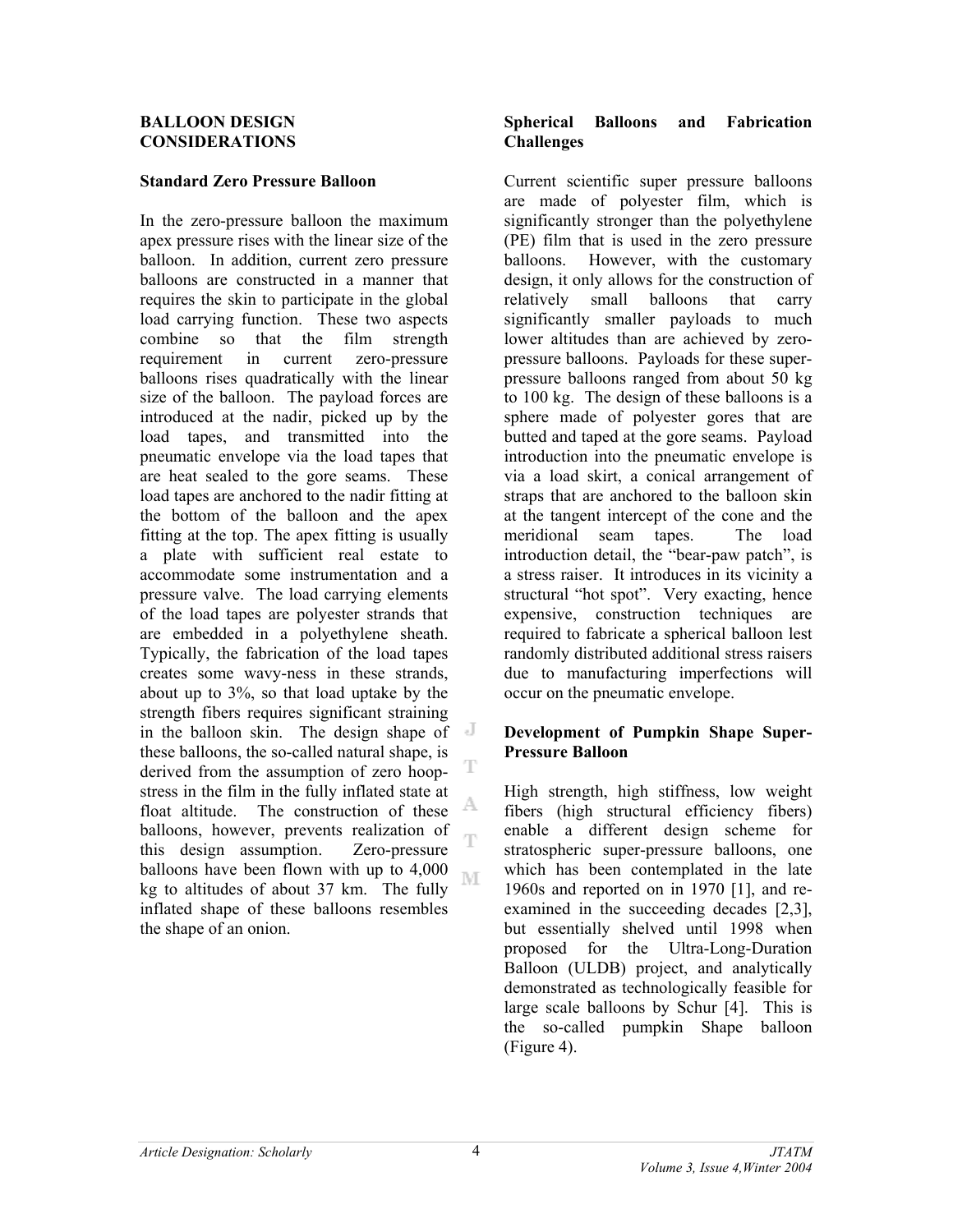

**Figure 4 Lobed ULDB, Pumpkin Balloon Shape Model of 48 Gores** 

High structural efficiency fibers enable a significant leap in capability for scientific stratospheric balloons. Their high strength and high stiffness relative to their mass allows them to be used as the primary pressure confining structural element for the lifting gas. These high strength fibers are twisted into yarns, which are then braided into ropes. These ropes are the load tendons. The skin of the pneumatic envelope can be relegated to the role of gas barrier and to local pressure load transfer to the primary structural elements, the load tendons. In this design scheme, the strength requirement for the skin grows linearly with a local parameter, the bulge radius, while in the spherical balloon the strength Л. requirement for the skin grows with the radius of the sphere. That is, in the pumpkin  $\Box$ shape balloon, the skin strength requirement, and hence the areal density of the balloon skin, is independent of balloon size. There are several additional advantages to the design scheme of the pumpkin shape balloon. Single orientation materials can be  $\mathbb{M}$ made significantly stronger than sheet or bulk material. The heterogeneous structure of the pumpkin balloon is also significantly more tolerant to fabrication imperfections than the spherical design, allowing designs with nominally smaller factors of safety than would be used for spherical designs. There are no structural "hot spots" in the design; the stress resultants in the tendons are nearly uniform. By suitably balancing the structural stiffness of the film and the tendons and

structural lack of fit between the tendons and the gore seams, the film stress resultants can be made uniform. This results in a structurally efficient design in which the strength of each structural element is nearly uniformly exhausted. This is quite different from the spherical design where the load introduction detail introduces a structural "hot spot" that dominates the skin strength requirement. Similarly to the current zero pressure designs for stratospheric balloons, the tendons are anchored on the top plate and a bottom plate. The latter plate supports the attachment to the flight train assembly, which in turn holds the suspended payload.

The ULDB is still in its development phase. There are a number of technological hurdles to be overcome. Three of these involve the opportunity for undesired and dangerous stable equilibrium states at full inflation and pressurization to occur. These are states at which the stress resultants in the film envelope significantly exceed the predicted (design) stress resultants for the symmetrically deployed configuration. Similar problems arise in other compliant structures particularly when, during the evolution to full deployment, control of the deployment path is given up, and the system proceeds on its path autonomously under the influence of environmental force systems that can only be bounded by estimates but not fully predicted. Good designs do not exhibit this problem. The difficulty here is in knowing which design features constitute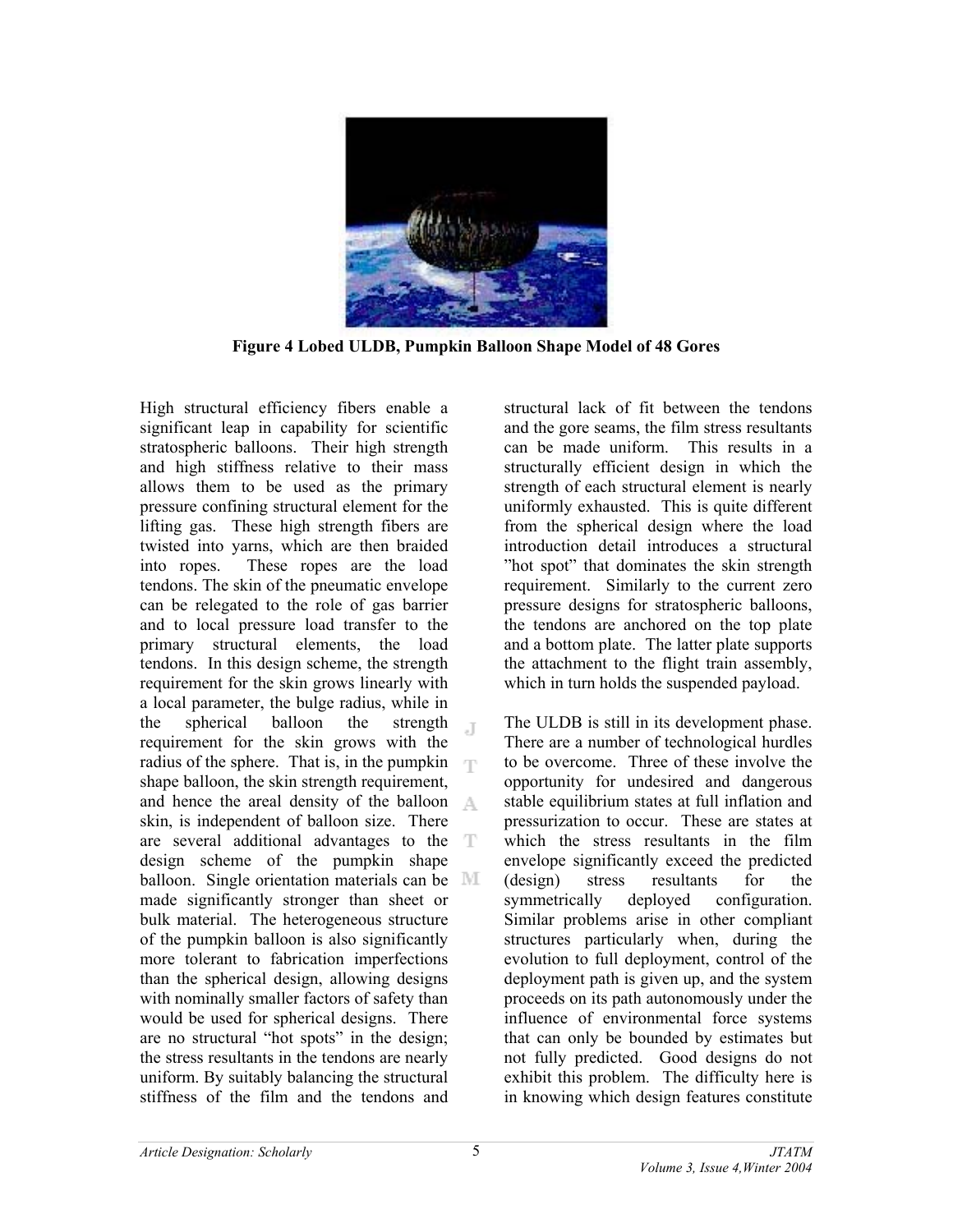a good design. The three aspects that need to be resolved are: 1) there must exist a robustly stable, cyclically symmetric equilibrium state at full inflation and pressurization, and, if in addition, other stable equilibrium exist, then 2) design features must ensure that even under the influence of environmental perturbation the inflation path will always autonomously lead to the desired equilibrium, and 3) deflation and re-inflation and repressurization due to the diurnal cycle will not cause the balloon to depart into one of the undesired equilibria. NASA sponsored analytical and empirical investigations are currently underway to gain sufficient understanding and to establish guidelines and design thresholds, which will lead consistently to well-designed pumpkin shape super-pressure balloons.

Other technological questions that are as yet not fully answered relate to the high structural efficiency load tendons.

### **The Role of Tendons to ULDB Success**

Along with the development of a design for the new balloon, a number of technical issues have been addressed including new

construction techniques, balloon film optimization and load tendon development. In the proposed design of the super pressure balloon, the ultimate size of the balloon is limited by the performance characteristics of the tendons of braided yarns. The skin carries the pressure load to adjacent tendons within the total structure. Hence the tendons need to be structurally efficient (strong) and lightweight. Therefore, it is advantageous to construct the tendons out of the highest strength to weight ratio fibers available. After reviewing several commercially available high performance fibers, four fibers were identified. These are Zylon PBO fiber supplied by Toyobo Ltd. of Japan, Kevlar aramid fiber supplied by Dupont, Spectra ultra high molecular weight polyethylene supplied by Honeywell, and Vectran supplied by Celanese Acetate LLC.

# **High Strength Fibers Zylon (PBO)**

Zylon is a new high-performance fiber developed by Toyobo Co. Ltd. Zylon consists of rigid-rod chain molecules of poly (p-phenylene-2, 6-benzobisoxazole) or PBO [5]. The chemical structure of PBO is shown below [6]:



PBO has strength and modulus almost double that of a p-aramid fiber. Zylon shows  $\mathbb{N}$ 100°C higher decomposition temperature than p-aramid fiber [7]. The limiting oxygen index (LOI) is 68, which is the highest among organic super fibers. There are two

types of fibers, AS (as spun) and HM (high modulus). HM is especially different from AS in modulus and moisture regain. Properties of Zylon AS and HM fibers are depicted in Table 1.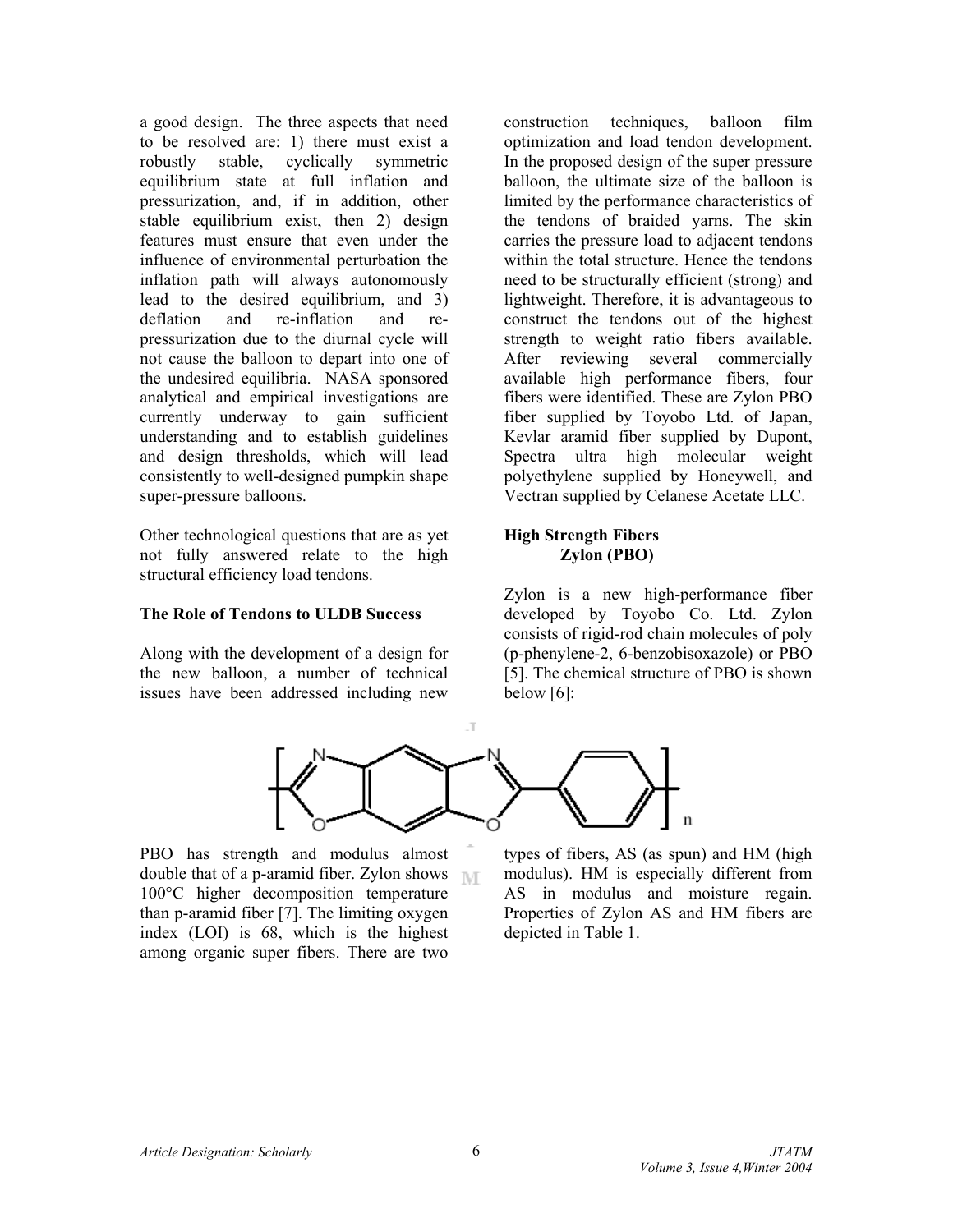| <b>Properties</b>             | <b>ZYLON AS</b> | <b>ZYLON HM</b> |
|-------------------------------|-----------------|-----------------|
| Filament dtex                 | 1.7             | 1.7             |
| Density $(g/cm^3)$            | 1.54            | 1.56            |
| Tensile strength (cN/dtex)    | 37              | 37              |
| Tensile modulus (cN/dtex)     | 1,150           | 1,720           |
| Elongation at break $(\% )$   | 3.5             | 2.5             |
| Moisture regain $(\% )$       | 2.0             | 0.6             |
| Decomposition temp. $(^{0}C)$ | 650             | 650             |
| <b>LOI</b>                    | 68              | 68              |

## **Table 1 Properties of Zylon fiber [7]**

### **Kevlar**

Kevlar aramid fiber is based on poly (*p*phenylene terephthalamide) (PPT-T). PPT-T can be prepared by the low-temperature

polycondensation of *p*-phenylene diamine (PPD) and terephthaloyl chloride (TCL) in a dilalkyl amide solvent [7]. Kevlar has the following structure [8]:



T

M

Kevlar was introduced by DuPont in the 1970s and is supplied by DuPont Textile Fibers. It was the first organic fiber with sufficient tensile strength and modulus to be used in advanced composites. Originally A developed as a replacement for steel in radial tires, Kevlar is now used in a wide ηy range of applications [9].

The rod form of the Para-aramid molecules and the extrusion process make Kevlar fibers anisotropic (they are stronger and stiffer in the axial direction than in the transverse direction). In comparison, graphite fibers are also anisotropic, while glass fibers are isotropic. The aramid ring gives Kevlar thermal stability, while the Para-structure gives it high strength and modulus [7].

Today, there are many grades of Kevlar available: Kevlar yarns for tire, Kevlar 29 (all-purpose yarn), Kevlar 49 (high modulus yarn), Kevlar 68 (moderate modulus yarn) and Kevlar 149 (ultra-high modulus yarn). The first two have similar tensile properties while the rest have higher tensile modulus and a higher degree of crystalline orientation. Table 2 shows the differences in material properties among the different grades of Kevlar fibers.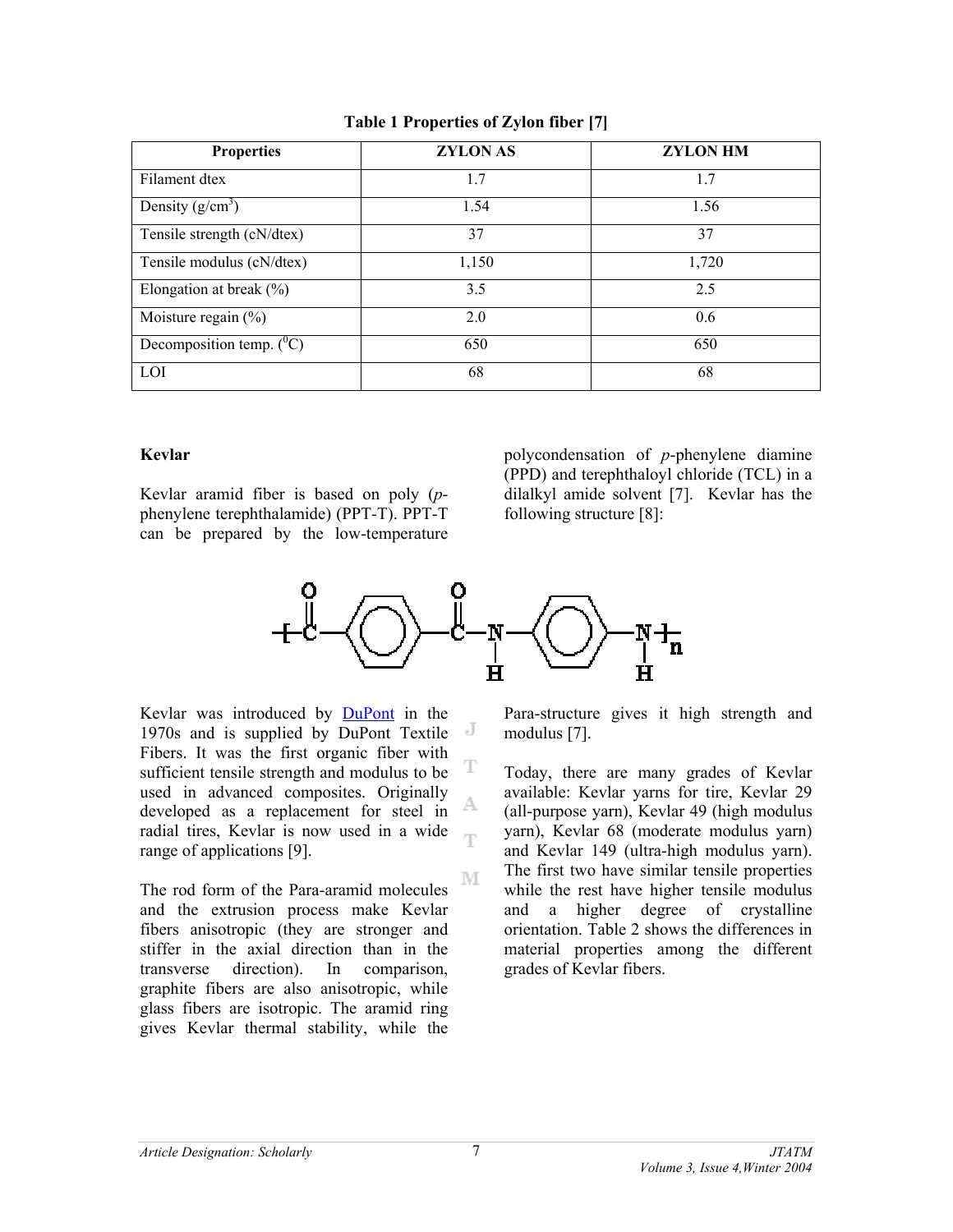| Kevlar | Density,          | Tensile modulus, | Tensile Strength, | <b>Tensile Elongation, %</b> |
|--------|-------------------|------------------|-------------------|------------------------------|
| Grade  | g/cm <sup>3</sup> | g/denier         | g/denier          |                              |
| 29     | .44               | 970.27           | 42.1              | 4.0                          |
| 49     | 1.44              | 1531.39          | 42.1-47.9         | 2.8                          |
| 149    | .47               | 2174.34          | 39.746            | 2.0                          |

**Table 2 Properties of different grades of Kevlar fibers [7]** 

Kevlar is a very crystalline polymer, where the phenyl rings of adjacent chains stack on top of each other very easily and neatly, which makes the polymer even more crystalline, and the fibers even stronger. Overall, Kevlar is an outstanding highstrength, high-modulus fiber. Its tenacity (strength per linear unit density) is greater than all conventional fibers. Its strength is relatively insensitive to temperatures up to  $T_{\rm g}$  (~280 <sup>0</sup>C) and is dimensionally stable.

# **UV Light Stability of Kevlar**

Since Kevlar is self-screening, its light stability depends on the thickness of the exposed textile structure. Very thin Kevlar 49 fabric, if exposed directly to very high intensity sunlight for an extended period, will loose about half its tensile strength [7]. In thicker items, such as the 13 mm (halfinch) diameter rope, the majority of yarns are protected by the outer layer and strength loss is minimized (Table 3).

| Table 3 Strength of 13 mm rope from Kevlar 49 in terms of exposure period to Florida Sun |  |
|------------------------------------------------------------------------------------------|--|
|                                                                                          |  |

| Product   | <b>Break Load</b>              | <b>Strength Retained (%)</b> |  |
|-----------|--------------------------------|------------------------------|--|
| Unexposed | 14,400 lb $(64,100 \text{ N})$ |                              |  |
| 6 months  | 13,000 lb (58,000 N)           | 90                           |  |
| 12 months | 11,600 lb $(51,600 N)$         | 81                           |  |
| 18 months | 9,950 lb (44,300 N)            | 69                           |  |
| 24 months | 9,940 lb (44,200 N)            | 69                           |  |

A

#### **Spectra**

T Spectra is a high-strength, lightweight, extended-chain polyethylene fiber supplied by Honeywell Specialty Fibers and has the <sup>111</sup> highest strength to weight ratio of any manmade fiber [10]. It is prepared by the gelspinning process, in which the polymer is dissolved in a solvent (10% polymer + 90% solvent), which results in a gel. This gel is then stretched 1,000 times and thereby all the folded polyethylene chains are straightened and oriented along one axis. After that the solvent is removed, allowing the chains to come close to one another

resulting in ultra-high orientation and close packing [11]. The high tenacity of Spectra fiber makes it eight to ten times stronger than steel and 40 percent stronger than aramid fiber [7]. The properties of Spectra 900 and 1000 are listed in Table 4.

Spectra 1000 fiber, the second in a series of Spectra fibers, was developed to meet the needs for increased performance. It is available in a multitude of deniers for use in a wide range of applications [10]. Spectra 1000 fiber has 15%– 20% higher tenacity than that of Spectra fiber 900 (Table 4).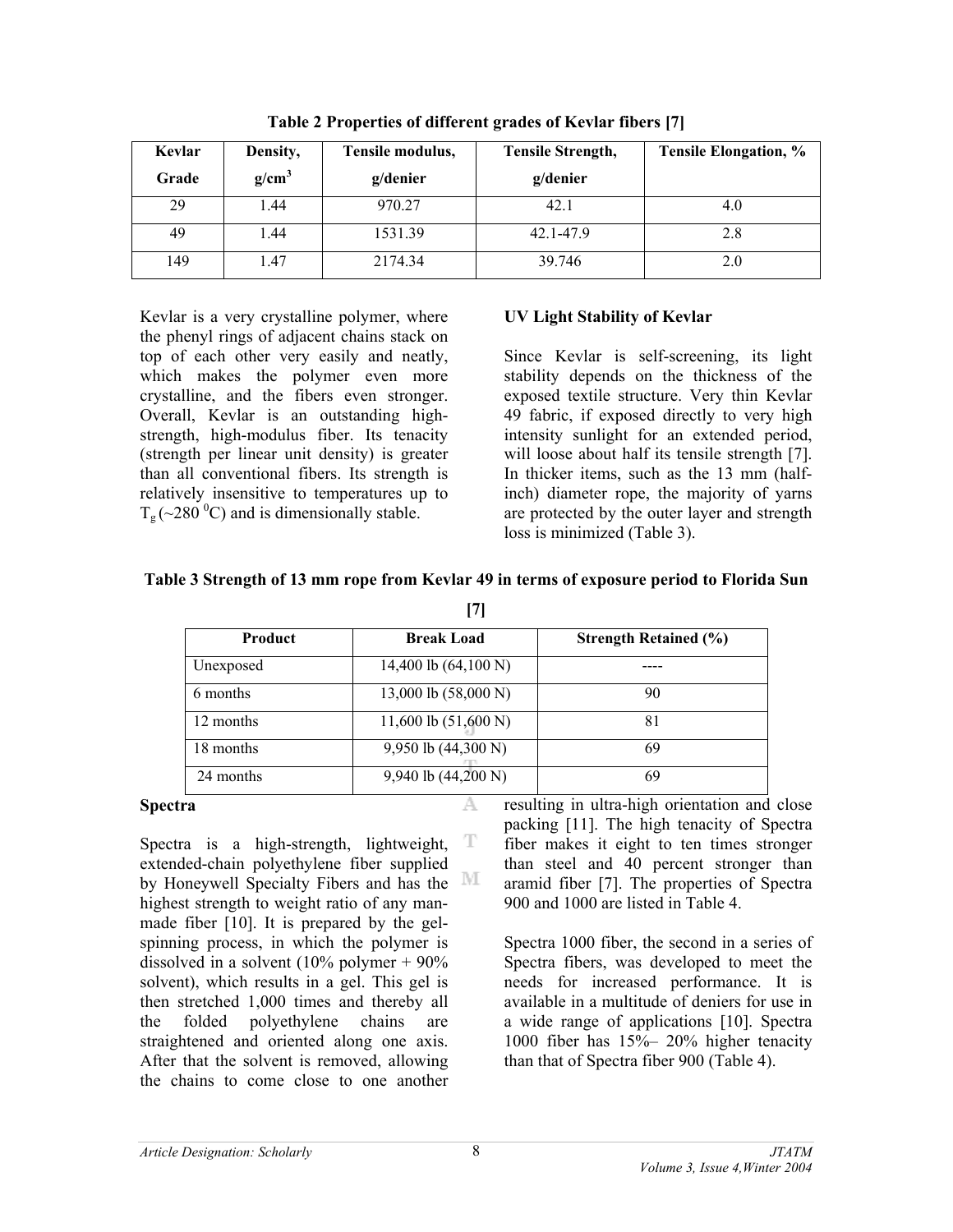| <b>Properties</b>        | Spectra 900 [4800 denier] | Spectra 1000 [1300 denier] |  |
|--------------------------|---------------------------|----------------------------|--|
| Tensile strength $(g/d)$ | 25.5                      | 35                         |  |
| Tensile modulus $(g/d)$  | 785                       | 1150                       |  |
| Elongation $(\% )$       | 3.9                       | 3.4                        |  |
| Density $(g/cm^3)$       | 0.97                      | 0.97                       |  |
| Filaments                | 480                       | 240                        |  |
| Denier per filament      | 10                        | 5.4                        |  |

**Table 4 Properties of Spectra 900 and 1000 fibers [10]** 

### **Vectran**

Vectran fiber comes under the class of aromatic polyesters and is a polyesterpolyarylate fiber. The chemical formula for the Vectran fiber is shown below [12]:



This fiber is based on the HBA/HNA copolyesters where HBA stands for *p*- $\mathbf{J}$ hydroxybenzoic acid and HNA stands for *p*hydroxynapthoic acid. The actual monomers are *p*-acetoxybenzoic acid and 2-acetoxy-6 napthoic acid. The polymer is prepared by A the melt polymerization at approximately  $250-280$ <sup>o</sup>C for about 4 hrs [7]. T

Vectran is a high-performance thermoplastic M multifilament yarn spun from Vectra liquid crystal polymer (LCP). Currently, Vectran is the only commercially available melt spun LCP fiber. The presence of three aromatic rings in one single repeat unit makes the polymer chain highly rigid and a perfectly linear rod-like molecule and, hence, Vectra comes under the category of Liquid Crystalline Polymers (LCPs) [12] in which case the molecules position themselves into randomly oriented domains. The polymer exhibits anisotropic behavior in the melt

state, thus the term "liquid crystal polymer." Upon extrusion of the molten polymer through small spinneret holes, the molecular domains align parallel to each other along the fiber axis. The process is schematically [12] shown in Figure 5. The highly oriented and packed chain molecular structure of Vectran fiber gives rise to excellent mechanical properties.



# **Figure 5 Schematic of Molecular Chain Structure of Vectran Fiber**

*Image courtesy of Vectran Fiber* 

T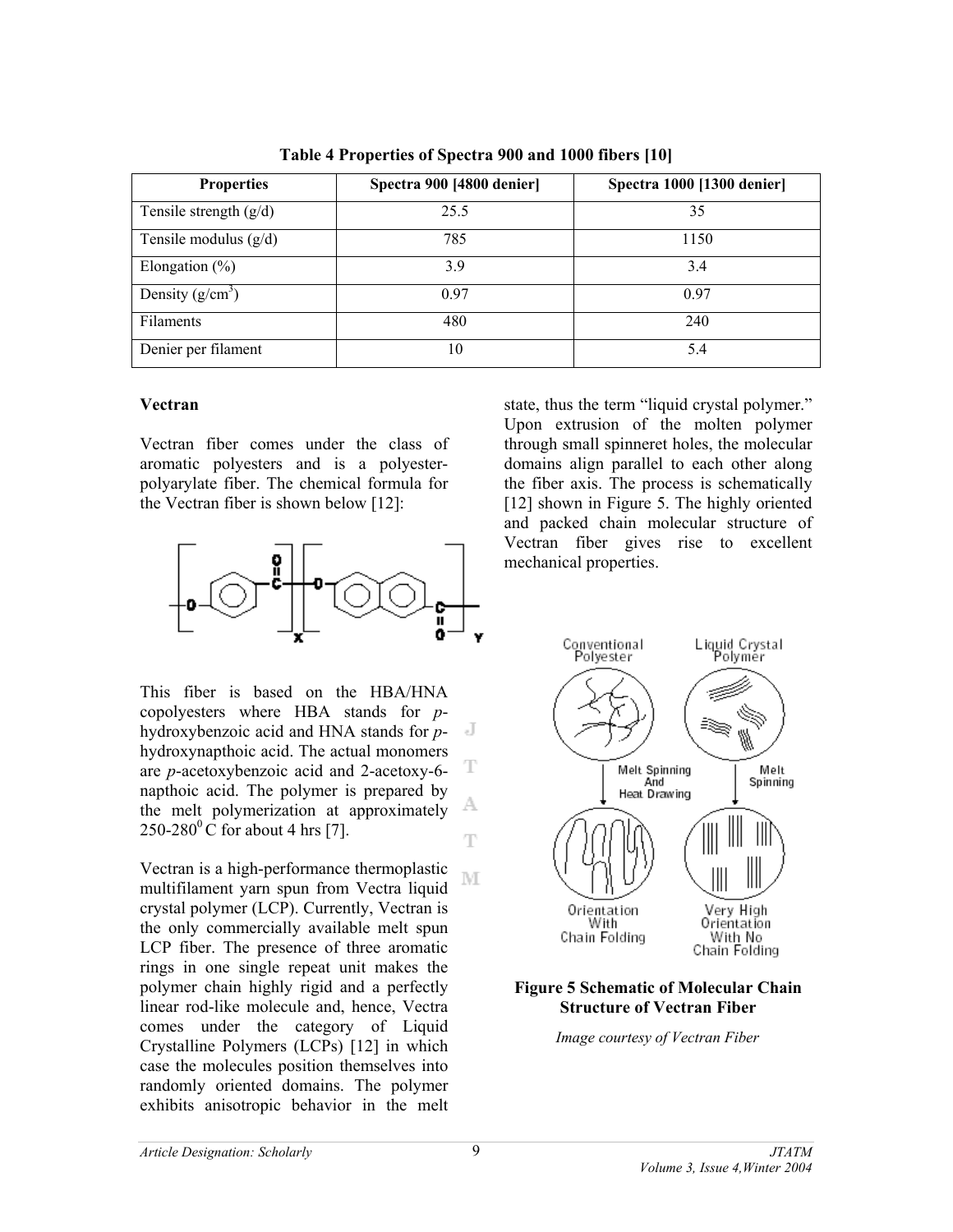# **Properties of Vectran Fiber**

Vectran fiber exhibits exceptional strength and rigidity. It is five times stronger than steel and ten times stronger than aluminum. Vectran fibers possess unique properties. These are high strength and modulus, excellent creep resistance, high abrasion resistance, excellent flex/fold characteristics,

minimal moisture absorption, excellent chemical resistance, low coefficient of thermal expansion (CTE), high dielectric strength, outstanding cut resistance, excellent retention properties at high/low temperatures, outstanding vibration damping characteristics, and high impact resistance and good shock absorbency. Some typical values are shown in Table 5.

| <b>Properties</b>                                                                                     | <b>Vectran HS</b>                                            | <b>Vectran M</b> |  |
|-------------------------------------------------------------------------------------------------------|--------------------------------------------------------------|------------------|--|
| Tensile strength* $(g/denier)$                                                                        | 23                                                           | 9                |  |
| Tensile modulus* (g/denier)                                                                           | 525                                                          | 425              |  |
| Elongation at break* $(\%)$                                                                           | 3.30                                                         | 2.00             |  |
| Melting point $(^0C)$                                                                                 | 330                                                          | 276              |  |
| Moisture regain $(\% )$                                                                               | < 0.1                                                        | < 0.1            |  |
| Density $(g/cm^3)$                                                                                    | 1.4                                                          | 1.4              |  |
| Chemical resistance                                                                                   | Hydrolytically stable. Resistant to organic solvents         |                  |  |
|                                                                                                       | Stable to acids (< 90% conc.). Stable to bases (< 30% conc.) |                  |  |
| * ASTM D885, 10 in. gauge length, 10% strain rate, 2.5 tpi twist                                      |                                                              |                  |  |
| Vectran HS is the high strength reinforcement fiber and Vectran M is a high performance matrix fiber. |                                                              |                  |  |

|  | Table 5 Properties of 1,500 denier/300 filament yarns from Vectran HS and M fibers [12] |  |  |
|--|-----------------------------------------------------------------------------------------|--|--|
|  |                                                                                         |  |  |

# **The Need for Improved Tendon**

J PBO and the other high strength fibers are subject to ageing mechanisms that  $\Gamma$ significantly degrade the fiber strength. Environmental conditions that promote A degradation, degradation rates, interaction between the degradation mechanisms, all T must be well understood to implement measures that delay/eliminate damage and to  $\mathbb M$ assess the damage that is accumulated during fabrication, storage, and service life exposure. Scrupulous accounting of exposure conditions and exposure times must be implemented from fiber drawing to decommissioning of the service product, and must be supplemented by testing at least up to the end of manufacture of the service product. That this has not been done, at least not been done consistently, has been recently brought to the attention of the

public by newspaper articles and news broadcasts [13,14,15,16] about not so bullet proof vests that underperformed at less than half the guaranteed service life.

As a structural material there is little industrial experience with PBO fibers in general and PBO ropes in particular. Reliable use for critical strength components requires that a guaranteed minimum strength threshold can be established that takes all degradation effects into account. Such a strength threshold is used by the designer to qualify the design. In the case of a welldesigned pumpkin-shape super-pressure balloon, the tendon is nearly uniformly loaded over its entire length. For the ULDB pumpkin shape super-pressure balloon with expectations of at most one failure in a fleet of 100 balloons, this means that at most one substandard strength location per 4,500,000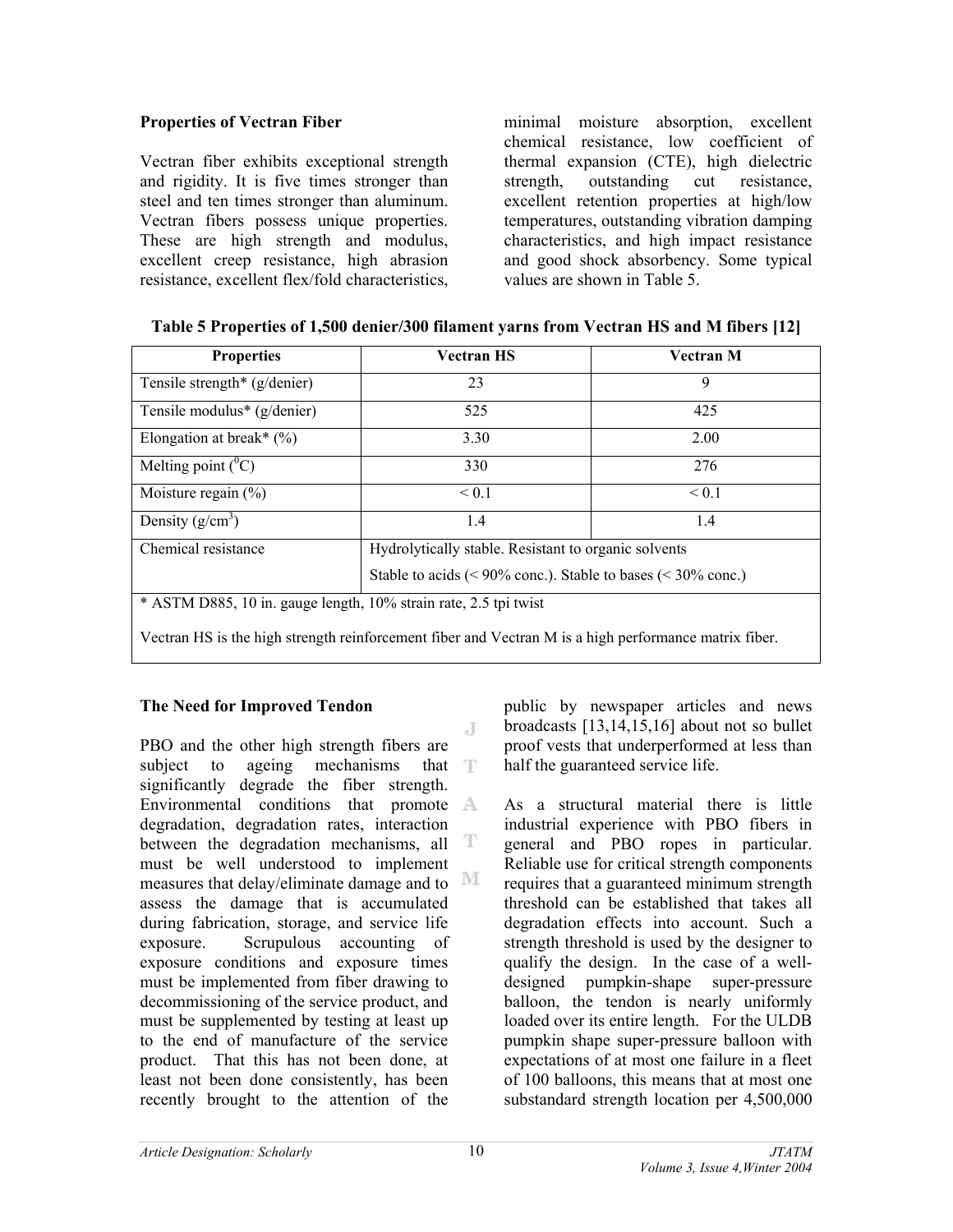m of rope is allowed. (Currently, ULDB has 290 tendons that are each about 160 m in length.) And this must be guaranteed with an acceptable high level of confidence. Any acceptance testing is performed well before the end of service life. Therefore reliable predictive rules for projection of end of service life strength from a known earlier state must be available, exposure during storage, transportation, and in service conditions must be conservatively estimated and actual exposure must be scrupulously tracked.

# **Fiber Protection to Improve Performance**

The critical issue to be addressed is: "Can a lightweight, flexible coating be developed to protect the fibers from UV degradation?" The objective would be to design a coating, which can be applied to the surface of the fiber and would provide a high level of protection against the negative impact of UV exposure for a 100-day period. The coating should be non-migrating and possess a high level of coverage uniformity so as to minimize the potential of damage to unprotected areas on the tendon. Along with protecting the fiber, some attention has to be paid to secondary performance issues including: J

Will the coating be stable under the near space conditions to which the fiber will be exposed?

Will the coating impact the frictional Ŧ behavior of the fibers (fiber/metal and fiber/fiber friction)? M

To what extent is the surface coating susceptible to abrasion damage?

Does the coating process impact any other critical fiber performance property?

The aim is to stabilize the high strength fibers without creating other problems that slow down the development of the program.

# **Anti UV Treatments**

Different approaches have been chosen for making the fibers UV resistant:

- 1. Self polymerizing: This includes finishes with suitable chemical structure to allow their application from a water base, and then dried and cured at a temperature range of 120-130 $^{\circ}$  C. This should form a thin layer with high UV absorption. The chemistry of such finishes would not allow interaction with the fiber. Approximately 80% by weight of the added chemical will be an active UV absorber. This chemical can be applied to any substrate and will not encapsulate the entire bundle; rather it will encapsulate individual filaments when applied to a yarn. The total add-on should be about 1%-2%.
- 2. Diffusion Application: This type of finish is similar in action to disperse dyes in polyester. Surface-applied UV absorbers would diffuse into the fiber structure. This technique is used in the automotive industry to achieve higher light fastness.
- 3. Polymer filled with 30-40% UV absorber: - This is silicone or acrylate filled with UV absorber.
- 4. Combination of dyeing and surface application.

The application technique used for tire cord treatment technology, which benefits from low penetration with the yarn bundle, could be employed in order to keep stiffness low and retain reasonable abrasion resistance.

Another approach comes from the cosmetics industry and sunscreen development. Use of high-load, small particle size ZnO in the sub micron range results in a clear coating without light scattering. A reactive

T

A.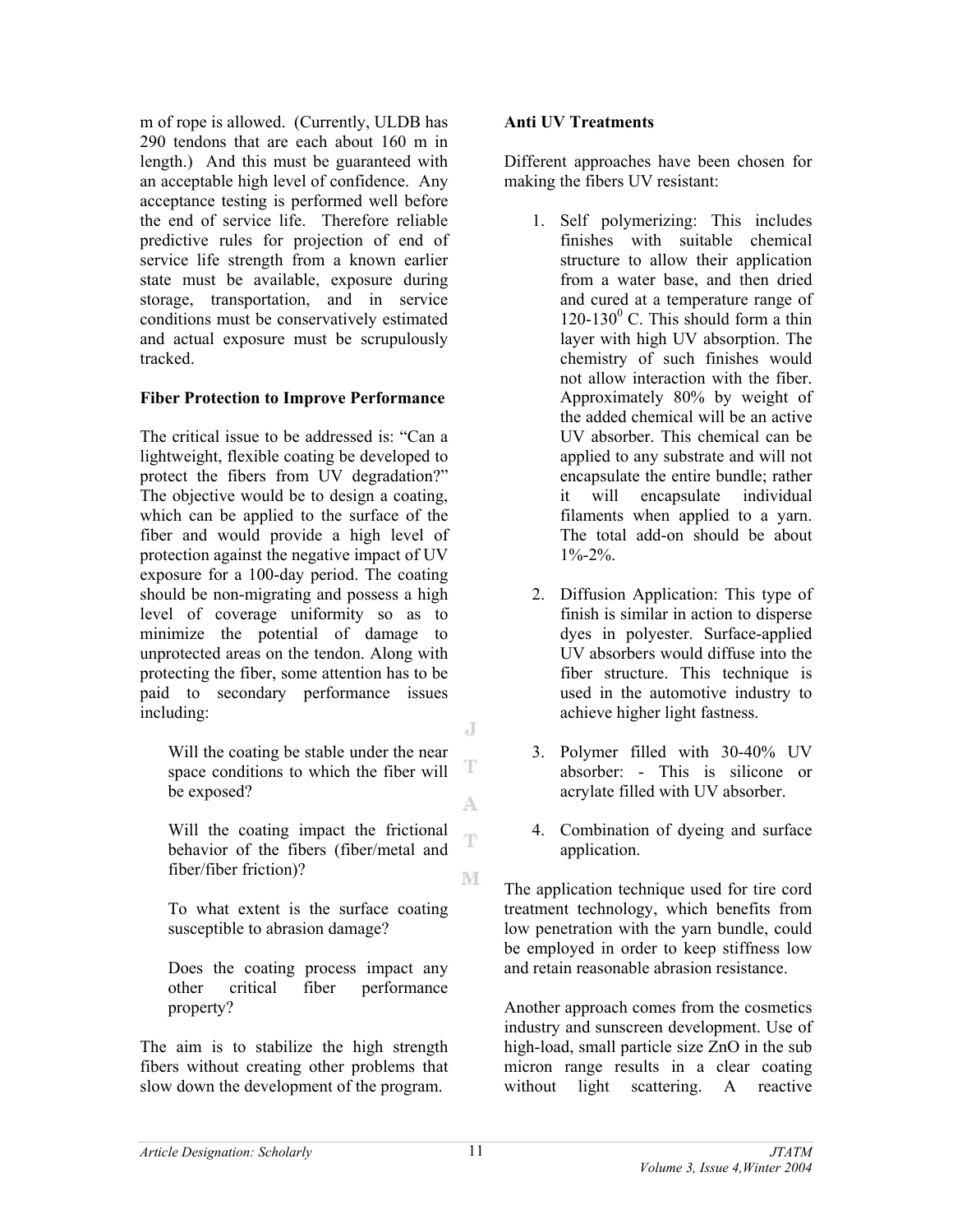silicone/acrylate binder system to hold the particles in place is needed.

It is also suggested that a fluorescing agent be incorporated into finishes to judge the application quality in terms of finish application uniformity around and along filaments since the cost of failure is high; therefore a reasonable effort should be made to ensure quality. This should help establishing a quality control procedure since non-uniform finish applications on the yarn/filaments may lead to spots that are vulnerable to UV- a matter that may cause weak spots and failure of the yarn and, hence, the braided cords.

# **Solving One of the Technological Hurdles, Introducing Another**

The current ULDB concept uses a nominally 38 µm thick linear low density tri-laminate PE film. Polyethylene balloon film is a preferred pneumatic envelope material for stratospheric balloons because it remains ductile down to the lowest temperatures encountered in the stratosphere. Its low cost and heat sealing characteristics, which is a relatively fast and cheap process makes it highly desirable for these giant structures. Current performance specifications would be satisfied with a 290-gore balloon. Should it turn out that the need for robust deployment of the balloon into the design configuration at float places an upper A threshold on the design that is less than 290 gores, then one possible alternative is using ηñ a lightweight composite textile structure that is made impervious to the lifting gas by M impregnation with a suitable matrix material. One small test balloon with 134 gores and a fabric film composite has been flown. The skin of that test balloon was a composite made of polyester fabric as a load carrier, laminated with adhesive to two layers of film. These films, a polyester film and a polyethylene film serve to improve the stability and barrier properties of the structure. Much of the weight and costs of that composite that made it unattractive for ULDB were associated with the adhesive

and the two film layers. The fabric of that test balloon was more than twice as strong as the PE film of the current ULDB design scheme. The hurdles to overcome for the impregnated fabric is making it impermeable to helium and finding reliable ways for gore seam construction.

# **CONCLUSION**

The Balloon Program Office (BPO) provides support for scientific investigations sponsored by the NASA Office of Space Science. The BPO has entered a new phase of research to develop an Ultra Long Duration Balloon (ULDB) that will lift payloads of up to 3,600 kg to altitudes of up to 40 km. The flight duration is targeted to ranges between 30 to 100 days. Attaining these target durations requires the development of a super-pressure balloon design. The use of textile structures have already been established in these missions in the form of either the PE film in the ULDB or the high strength fibers in the load tendons. To improve the mission performance, new lightweight textile structures with protective UV treatment need to be developed. NASA and NC State University College of Textiles are undertaking a research program to address these issues. Our next publications will deal with understanding the mechanism of UV degradation of high performance fibers and identifying finishes and methods of finishes applications that will reduce/eliminate such degradation.

# **REFERENCES**

- 1. Justin H. Smalley "Development of the E-Balloon", National Center for Atmospheric Research, Boulder Colorado, June 1970.
- 2. M. Rougeron, "Up To Date CNES Balloon Studies", Centre Special de Toulouse, ca. 1978.
- 3. N. Yajima, "A New Design And Fabrication Approach For Pressurized Balloon", COSPAR 1998.